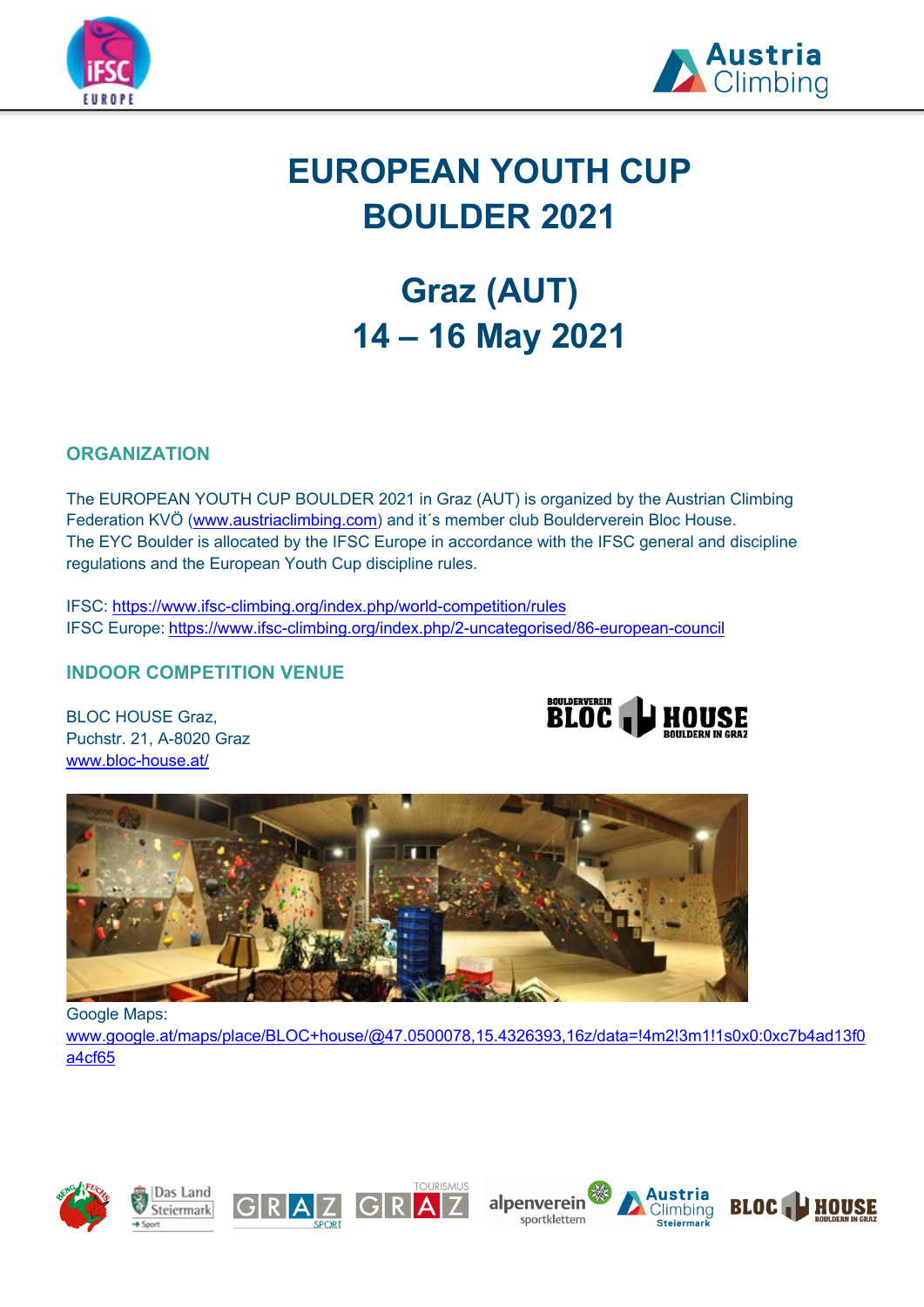# **TRAVELLING TO GRAZ**



#### **By car:**

Graz is located at the highway A2 and easy to get to: about 2 hours from Vienna, 4 ½ hours from Munich (GER) and 3 hours from Udine (ITA).

#### **By train:**

The main railway station in Graz is one of the most important railway stations in Austria. There are direct train and connections for example from Vienna, Salzburg, Linz, Innsbruck, Klagenfurt, Munich, Stuttgart and Frankfurt. You'll find many other day and night connections and also special price offers on www.oebb.at.

#### **By plane:**

In recent years the modern airport of Graz has become a major transport hub. The quickest connections to Graz:

- Austrian Airlines Vienna, Linz, Innsbruck, Dusseldorf, Stuttgart
- Lufthansa Frankfurt, Munich
- Swiss Zurich

The list of flights on offer is constantly growing, so please check the Website Graz Airport.

## **ACCOMMODATION**

For assistance please get directly in contact with the Graz Tourist Office:

GRAZ TOURIST OFFICE Messeplatz 1 / Messeturm, 8010 Graz, Austria T +43 / 316 / 8075-0 E info@graztourismus.at W www.graztourismus.at

## **VISA**

If you need invitations for visa, please contact a.posch@austriaclimbing.com before 14<sup>th</sup> of April 2021. Please don't forget to attach a scanned passport copy.

| <b>First Name</b> | <b>Last Name</b> | <b>Birth</b><br>Date | <b>Nationality</b> | Passport<br><b>Number</b> | Expiration<br>date | Address | Occupation | Place of visa<br>application |
|-------------------|------------------|----------------------|--------------------|---------------------------|--------------------|---------|------------|------------------------------|
|                   |                  |                      |                    |                           |                    |         |            |                              |
|                   |                  |                      |                    |                           |                    |         |            |                              |

# **OFFICIALS**

Chief Routesetter: Martin Hammerer (AUT) Jury President: Werner Gächter (AUT) Jury President Assistance: Bernhard Steindler (AUT)

Result Service: Andrea Petra Jurenda, Austria Climbing Result Service Covid-19-Delegate: Julia Pinggera: j.pinggera@austriaclimbing.com | +43 664 4387518 Dr. Christoph Nepel (on site)







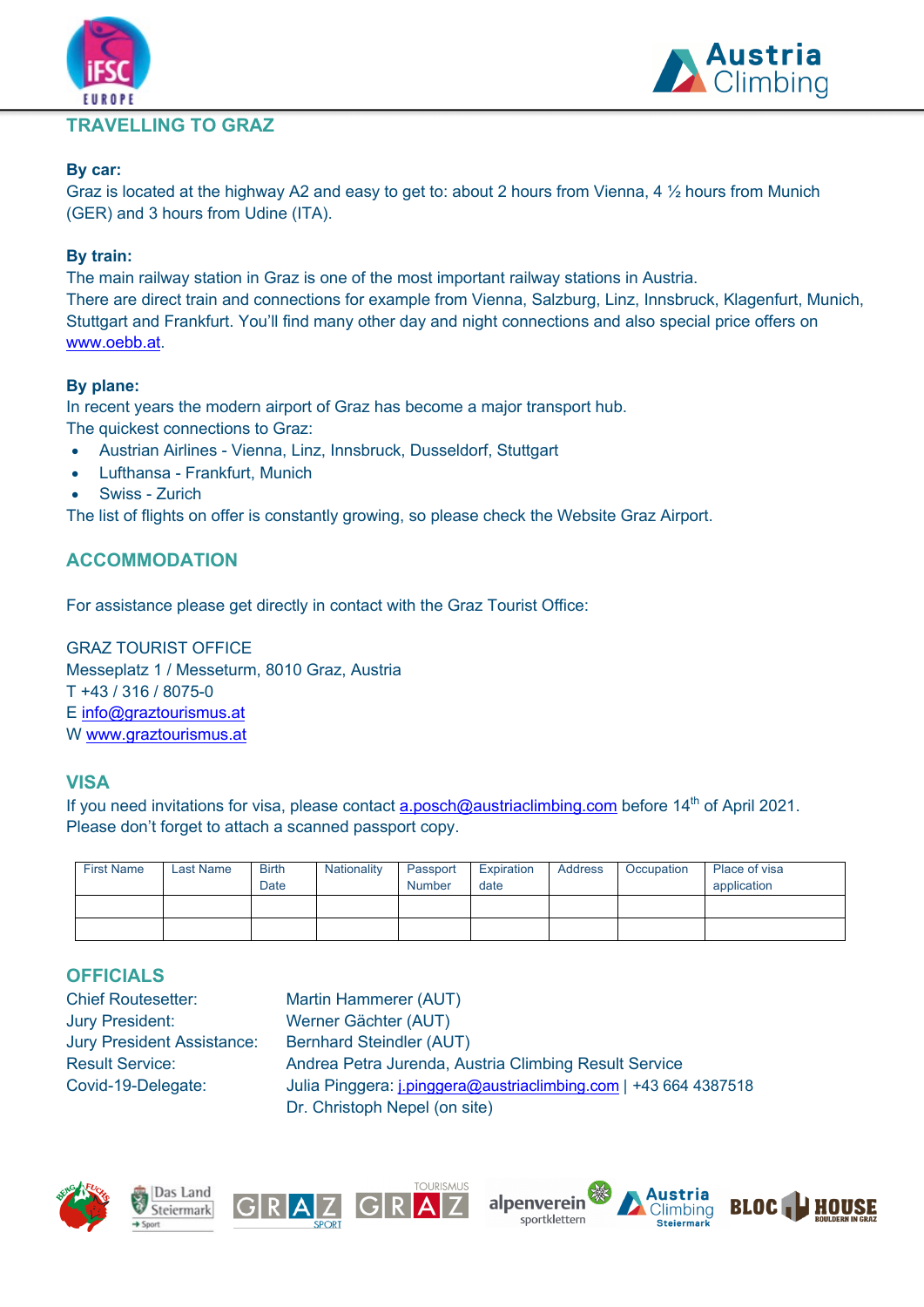



### **TEAM QUOTAS & RULES**

#### **LICENSES:**

Only competitors and team officials holding a valid IFSC international license are allowed to register for the competition.

#### **REGISTRATION OF TEAM OFFICIALS AND COMPETITORS**

7.2.2 Member Federations may register, within statutory deadlines, team officials for one of the following roles:

- (a) One (1) Head of Delegation
- (b) Up to three (3) coaches per discipline;
- (c) Up to three (3) qualified medical or para-medical personnel.

#### **TEAM QUOTA:**

Member Federations may register as competitors:

a) any current youth European Champions in Boulder – NOTE: this refers to Youth European Champions at the time of the registration deadline, not the champions from the EYCH Perm

(b) up to three (3) competitors for each Category in each relevant discipline; and

(c) the host federation shall be entitled to register an additional two (2) competitors in each Category for each relevant discipline.

This reduced quota has been decided by the IFSC Europe Executive Board, based on the current Covidregulations and the effort to reduce the maximum number of athletes taking part in a competition in order to make the events feasible.

#### **AGE CATEGORIES:**

Juniors: 2002 – 2003 Youth A: 2004 – 2005 Youth B: 2006 - 2007

#### **REGISTRATION**

Apply on the IFSC Online Registration System: https://ifsc.results.info/users/login

#### **REGISTRATION DEADLINE:**

Friday, April 30<sup>th</sup> 2021, 23:59 (CET)

#### **REGISTRATION FEES:**

Euro 25,- for each competitor. The registration fee will be invoiced by the IFSC Europe to the National Federations. No cash-payments will be done on site.

For the registration on Friday, 14<sup>th</sup> of May it is necessary for all team managers to show the passports or IDcards of their competitors. Note: Only 1 Team Official / Federation shall enter the venue for Registration and for the Technical Meeting

#### **CONFIRMATION OF ATTENDANCE FOR DELAYED ARRIVAL:**

In case a team is not able to make the registration in time due to flight delays or other unpredictable reasons, please contact

JURY PRESIDENT Werner Gächter Mail: werner.gaechter@uibk.ac.at Phone: 0043 676 847210210







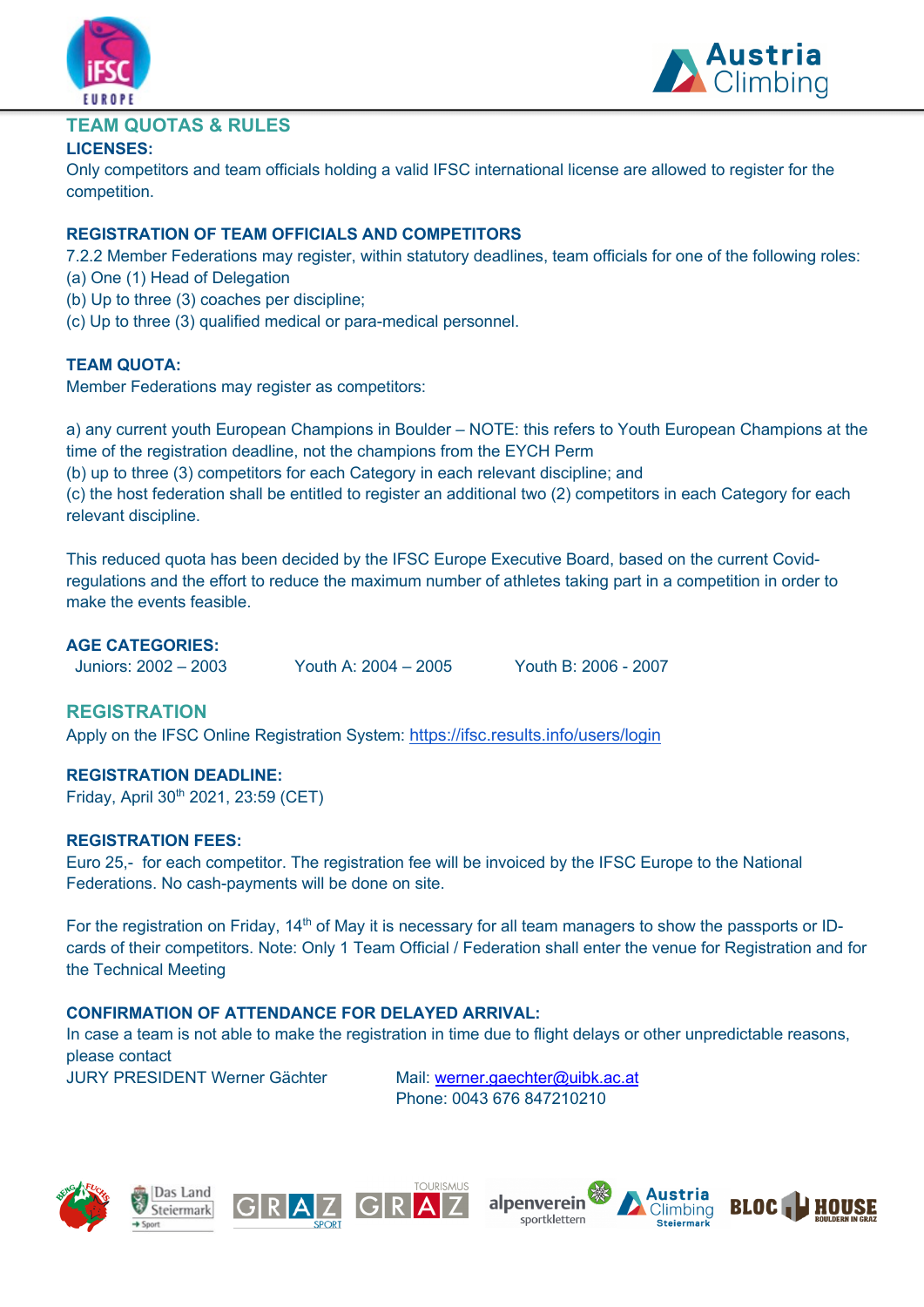



#### **COMPETITION FORMAT**

The format for qualifications has been changed by the IFSC Europe Executive Board, in order to reduce the amount of people present at the Field-of-Play at the same time.

#### **Qualifications**: adapted WC-Qualification-Format – 5 Boulders | 4 Minutes**!**

**Finals**: WC-Semifinal Format – 4 Boulders | 5 minutes (quota: 10 / category)

**\*** as the number of registered athletes is high, the rotation time in qualifications needs to be reduced to 4 minutes to make the competition feasible in this format.

#### **ANTI-DOPING REGULATIONS**

By participating, the athlete agrees to comply with the currently valid anti-doping rules and regulations of Wada, IFSC and IFSC-Europe (in particular statutes, competition rules, anti-doping regulations).

All persons who are licensees of the IFSC or IFSC-Europe are considered as athletes and team officials.

Furthermore, the Austrian Anti-Doping Federal Act 2021 (ADBG 2021) applies to international sports events in Austria.

#### **PROVISIONAL PROGRAM (LOCAL TIME)**

#### **Friday, May 14th 2021**

| $08:15 - 10:15$ | Registration                        |
|-----------------|-------------------------------------|
| 10:30           | <b>Technical Meeting</b>            |
| 11:00           | Start warm-up*                      |
| $12:30 - 16:26$ | <b>Qualification Youth B female</b> |
| $15:58 - 19:58$ | <b>Qualification Youth B male</b>   |

#### **Saturday, May 15th 2021**

| 07:00           | Start warm-up*                                         |
|-----------------|--------------------------------------------------------|
| $08:30 - 11:54$ | <b>Qualification Youth A female</b>                    |
| $11:26 - 14:10$ | <b>Qualification Juniors female</b>                    |
| 15:00 / 16:00   | Isolation open / close Youth B male + female           |
| $16:30 - 17:50$ | <b>Finals Youth B male + female</b>                    |
| 17:30 / 18:30   | Isolation open / close Youth A female + Juniors female |
| $19:00 - 20:20$ | <b>Finals Youth A female + Juniors female</b>          |

#### **Sunday, May 16th 2021**

| 07:00           | Start warm-up*                                     |
|-----------------|----------------------------------------------------|
| $08:30 - 12:38$ | <b>Qualification Youth A male</b>                  |
| $12:10 - 16:14$ | <b>Qualification Juniors male</b>                  |
| 17:00 / 18:00   | Isolation open / close Youth A male + Juniors male |
| $18:30 - 19:50$ | <b>Finals Youth A male + Juniors male</b>          |

*Timetable is subject to change!*

**\***The entrance to Isolation & for Warm-Up will be staggered – The provisional stagger (grouped according to Nations) will be made public some days before the competition, however, the final stagger and the respective entrance time for the Teams will be confirmed during the Technical Meeting.



Das Land Steiermark



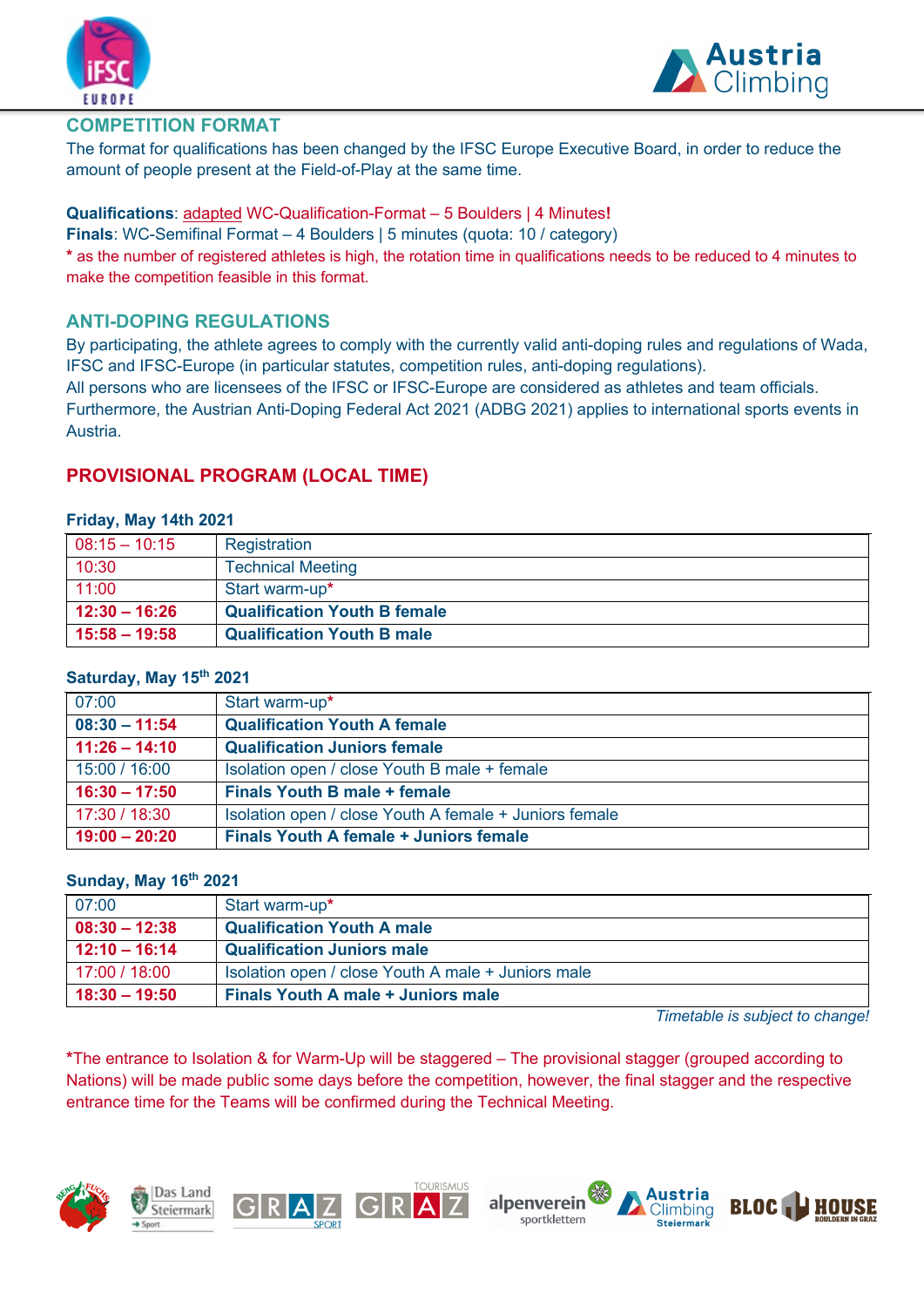

#### **FURTHER INFORMATION:**

#### **Technical Meeting:**

There will be an **Online Technical Meeting** on **Thursday, 22nd of April, 6pm (CET)** primarily to discuss the Covid-19 regulations. This is the link to the meeting: https://meet.google.com/xnd-nhyx-ysj It will also be sent to you via Mail.

#### **Prevention Measures & Procedure on site:**

Details regarding all Covid-19 related measures (the isolation zone, warm-up, required test…) were sent to your National Federations separately. Please make sure to bring all Covid-Documents and to stick to the rules for traveling in Austria.

#### **Necessary medical certificate of a negative PCR-Test:**

The organiser requires all participating athletes, coaches and team officials to be able to present a valid negative PCR-test at any time during the event. **Antigen or other Rapid-Tests will not be accepted!** PCR-Tests have a maximum validity of 72 hours (calculated from the time when the test is taken). When entering the venue for the first time you are required to show your medical certificate of the negative PCR-Test (in English or German), the date and time of the test will be noted, and you will need to show a new PCR Test when the first one expires.

The "PCR-Test-Update" can be done on-site right next to the competition venue at specific time slots communicated separately (PCR-Info-Document). The competition doctor and Covid-19-Delegate Dr. Christoph Nepel can take the test and send all samples to a laboratory. All further information regarding the PCR test can be found in the PCR-Info-Doc which is sent to you.

If there are any questions, please contact: j.pinggera@austriaclimbing.com

In case the time slots are not feasible for your Team and you need to visit another laboratory, here is a list of possibilities in Graz: https://www.graz.at/cms/beitrag/10364755/10508864/Coronatests\_in\_Graz.html#

#### **Covid-Tests for staff, volunteers & judges:**

All staff members, judges, route setters and other personnel on-site will be tested with a Sars-Cov2-Antigen-Test regularly and will keep distance to the athletes and coaches at all times.

| <b>Host Federation:</b> | Austrian Climbing Federation (KVÖ)<br>Mrs Julia PINGGERA<br>Phone: +43.512.552320<br>Mobile: +43 664 4387518<br>Mail: j.pinggera@austriaclimbing.com |
|-------------------------|------------------------------------------------------------------------------------------------------------------------------------------------------|
| <b>Organizing Club:</b> | Boulderverein BLOC HOUSE<br>Mr Stefan TSCHERNER<br>Mobile: +43.699.11865436<br>Mail: office@bloc-house.at                                            |